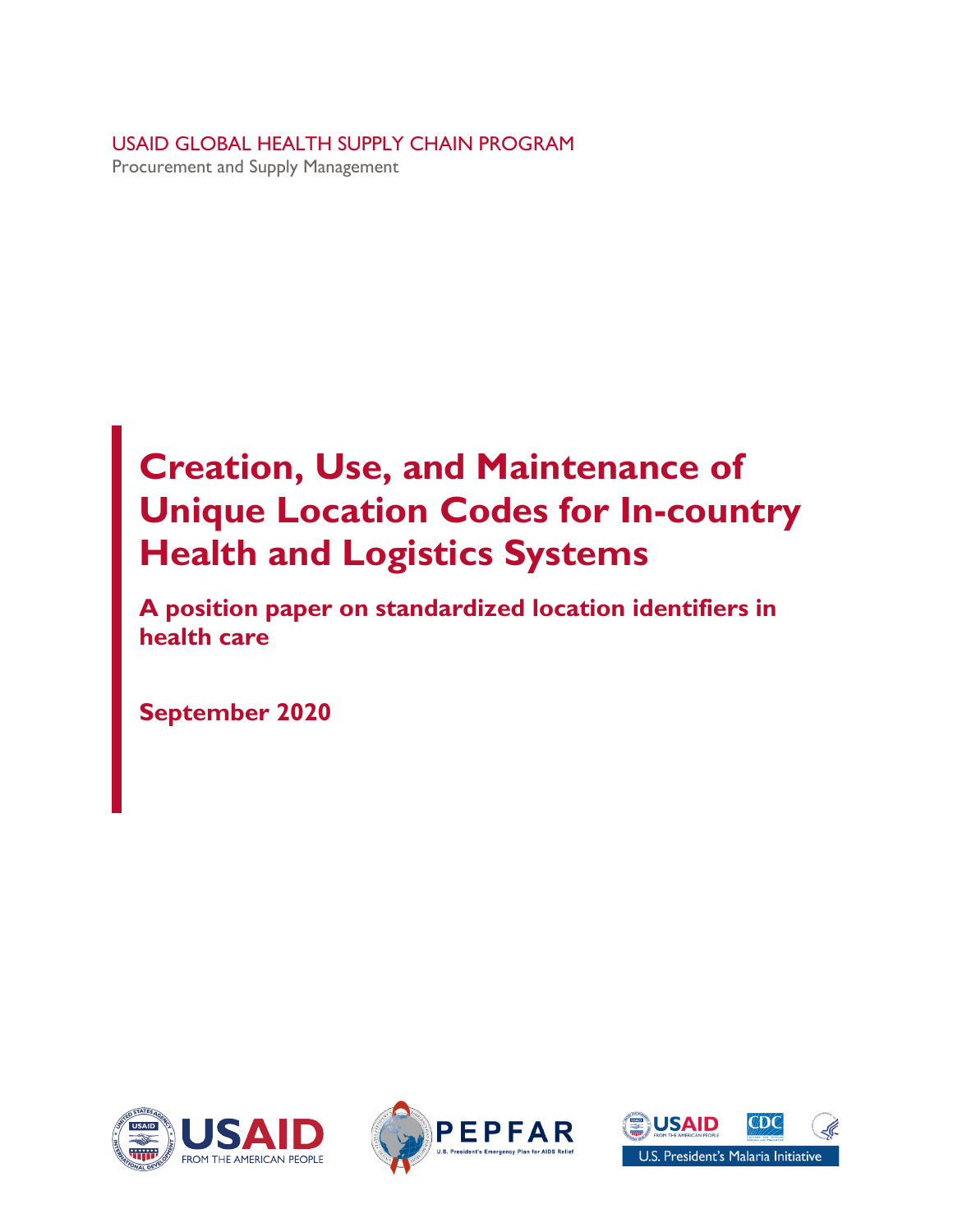## **Contents**

<span id="page-1-0"></span>

| GS1 Standards for Location Identification, Capture, and Data Sharing 11                                                                                                       |  |
|-------------------------------------------------------------------------------------------------------------------------------------------------------------------------------|--|
| This section describes GLN application in providing a common language to identify,<br>capture, and share supply chain data in a way that is accessible, accurate, and easy to |  |
|                                                                                                                                                                               |  |
|                                                                                                                                                                               |  |
|                                                                                                                                                                               |  |
|                                                                                                                                                                               |  |
|                                                                                                                                                                               |  |
|                                                                                                                                                                               |  |
| Implementation Considerations in Using GLNs as the Standard Identifier in Country                                                                                             |  |
|                                                                                                                                                                               |  |
|                                                                                                                                                                               |  |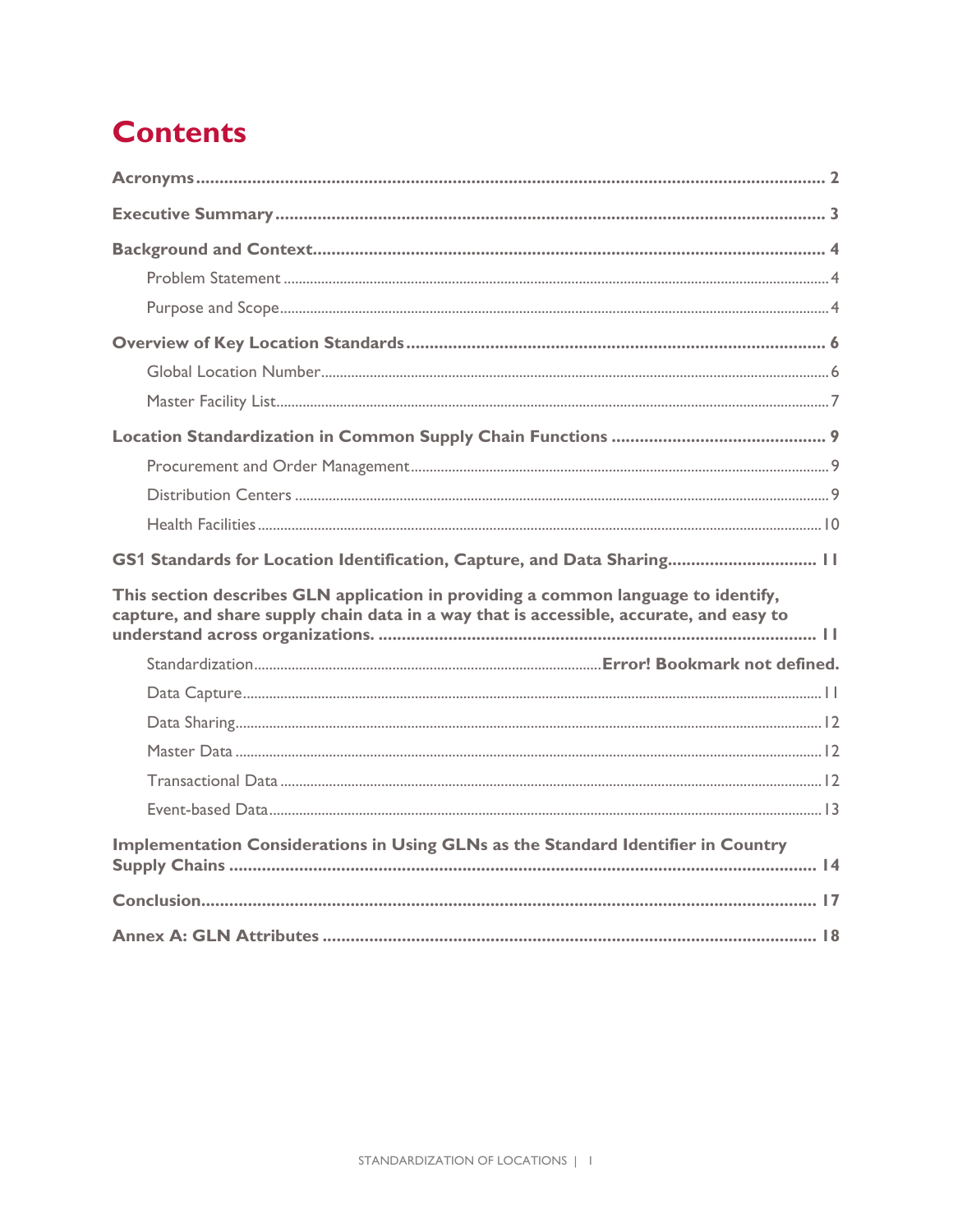## **Acronyms**

| 3PL             | third-party logistics                                        |  |  |  |  |
|-----------------|--------------------------------------------------------------|--|--|--|--|
| AI              | application identifier                                       |  |  |  |  |
| DC              | distribution center                                          |  |  |  |  |
| <b>ERP</b>      | enterprise resource planning                                 |  |  |  |  |
| <b>GEPIR</b>    | Global Electronic Party Information Registry                 |  |  |  |  |
| <b>GHSC-PSM</b> | Global Health Supply Chain-Procurement and Supply Management |  |  |  |  |
| <b>GLN</b>      | <b>Global Location Number</b>                                |  |  |  |  |
| <b>GTIN</b>     | Global Trade Item Number                                     |  |  |  |  |
| <b>LMIS</b>     | logistics management information system                      |  |  |  |  |
| <b>LLMICs</b>   | low- and lower-middle income countries                       |  |  |  |  |
| <b>MFL</b>      | <b>Master Facility List</b>                                  |  |  |  |  |
| <b>MO</b>       | GS1 Member Organization                                      |  |  |  |  |
| <b>PEPFAR</b>   | President's Emergency Plan for AIDS Relief                   |  |  |  |  |
| <b>PIM</b>      | product information management                               |  |  |  |  |
| <b>USAID</b>    | United States Agency for International Development           |  |  |  |  |
| <b>WHO</b>      | World Health Organization                                    |  |  |  |  |
| <b>WMS</b>      | warehouse management system                                  |  |  |  |  |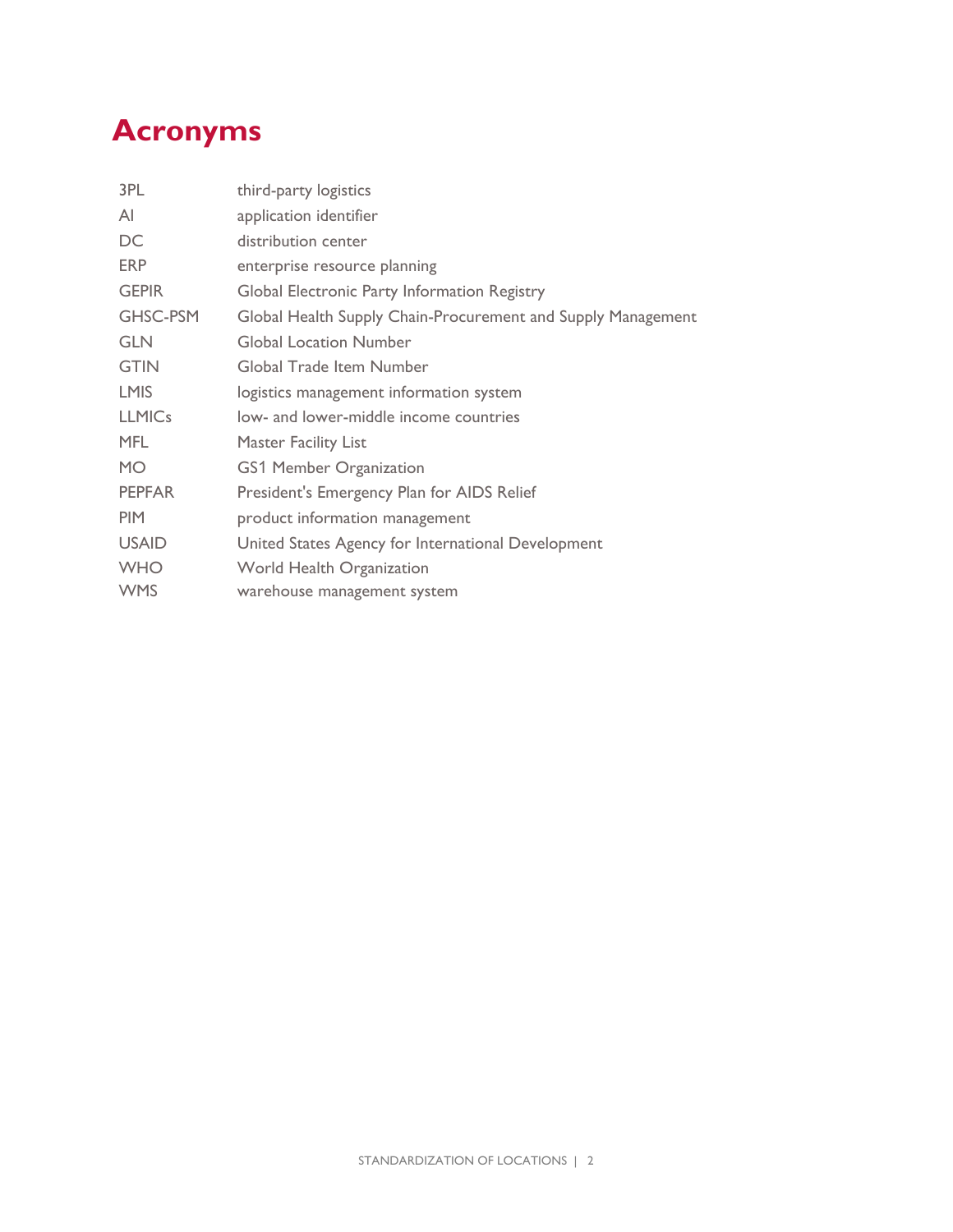## <span id="page-3-0"></span>**Executive Summary**

This position paper provides a basis for understanding what is needed to successfully introduce, plan, and execute the steps and tasks for standardizing physical and digital locations in the health sector in low- and lower-middle income countries (LLMICs).

As LLMICs drive toward adopting global standards to realize supply chain efficiency, the desire is great to achieve end-to-end data visibility and product traceability, in particular, the ability to know exactly where trade items are at any point in the supply chain as they move from source to destination. This requires collaboration among trading partners to share standardized and unique information on who the supply chain parties are and a greater need to understand and facilitate local and global health trade and industry collaborations. This can be supported, in part, through adopting global data standards for location identification for all parties in the supply chain.

LLMICs are making efforts to create authoritative lists of all health facilities in a country, called Master Facility Lists, with guidelines from international aid organizations. However, these guidelines are locally based, do not identify global entities, and fall short in meeting the requirements for enabling end-to-end visibility in a digital supply chain. The GS1 Global Location Number standard provides the ability to identify a functional, physical, or legal entity uniquely anywhere on the globe.

This paper explores the concept of location standardization in creating efficiencies in supply chain functions, along with opportunities that countries may have to think through ways existing practices on location identification can be better aligned with global practices.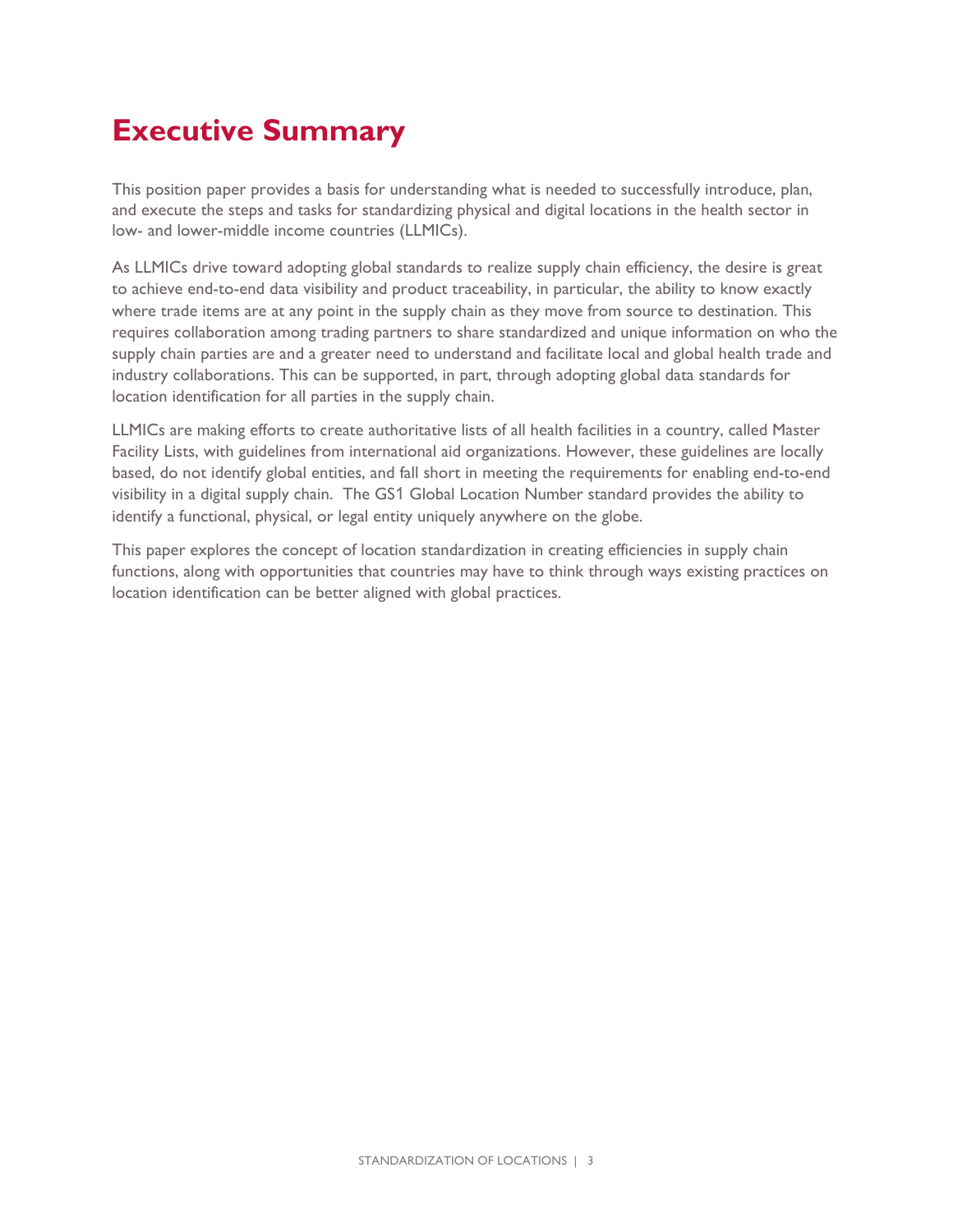## <span id="page-4-0"></span>**Background and Context**

The USAID Global Health Supply Chain Program-Procurement and Supply Management (GHSC-PSM) project is committed to exploring industry innovations that will lead to a better, more efficient supply chain. GHSC-PSM has developed a suite of tools to support country programs with implementing global standards in public health supply chains in support of improving supply chain data visibility and commodity traceability. One tool is the Implementation Guidance for Pharmaceutical Traceability Leveraging GS[1](#page-4-3) Global Standards,<sup>1</sup> which includes a roadmap describing the capabilities required to implement traceability. The use of standardized trade item identifiers along with standardized location identifiers creates additional opportunities for supply chain visibility and is fundamental to achieving traceability. This paper explores how the principle of "location" is applied across supply chains and the value-add of standardizing how locations are identified and how data about those locations are captured and shared.

Traceability in health care enables parties to see the movement of pharmaceuticals or medical devices across the supply chain.[2](#page-4-4) Health care supply chains are networked with complex relationships among different parties all interacting with health care commodities. Trade items change custody multiple times as they move from a manufacturer to an importer, wholesaler, third-party logistics (3PL) provider or distributer, warehouse, health facility, and ultimately a local pharmacy or hospital unit. Each transit point represents a location or legal entity in the supply chain that needs to be uniquely identified to document change in ownership or custody, ensure that commodities are delivered to and stored in the correct place, and ultimately provide important information for enabling product traceability and more efficient recall processes.

### <span id="page-4-1"></span>**Problem Statement**

Stakeholders managing public (e.g., government) and private-sector supply chains in low- and lowermiddle income countries (LLMICs) recognize the challenge of having inaccurate, poor-quality, and incomplete location identification data. As a result, they have been undertaking the important work of standardizing location identification. In many cases, however, this initiative has been limited to a subset of locations such as health facilities rather than assessing the value and developing a strategy for standardized location identification across the full value chain. As such, domestic health-sector locations (e.g., health facilities) are often identified using a different set of standards as compared to national or international supply chain locations such as manufacturers and warehouses. The interconnection of these different data sources for location identification is a significant first step to comprehensive use within the supply chain.

### <span id="page-4-2"></span>**Purpose and Scope**

This paper is intended to create awareness on applying standardization of locations in health supply chains in LLMICs. It provides information for decision-makers and practitioners supporting health care supply chains to determine potential paths forward and implementation considerations to assess how to

<span id="page-4-3"></span><sup>1</sup> USAID GHSC-PSM (March 2019). Implementation Guidance for Pharmaceutical Traceability Leveraging GS1 Global Standards. Retrieved from http://ghsupplychain.org/implementation-guidance-pharmaceutical-traceability-leveraging-gs1-global-standards

<span id="page-4-4"></span><sup>&</sup>lt;sup>2</sup> GS1 Healthcare traceability and GS1 standards. Retrieved from https://www.gs1.org/industries/healthcare/traceability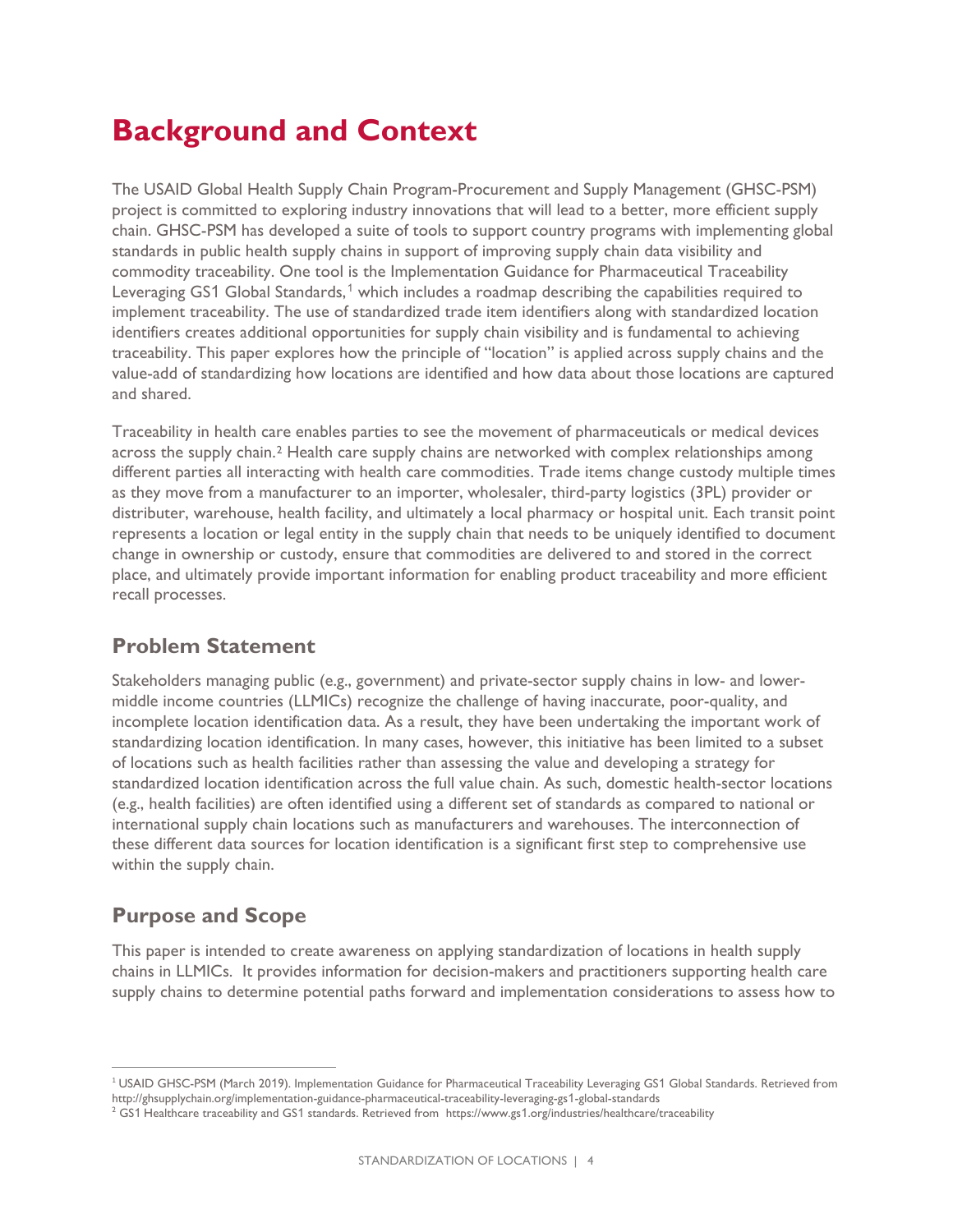best leverage standardized location identification and associated data capture and data sharing in the supply chain.

Several different concepts are used in health care to denote location, including legal entities and physical locations or functions. Physical locations, legal entities, digital locations, and functions are discussed; however, for simplicity, the term location is used liberally throughout this paper to encompass all of these concepts.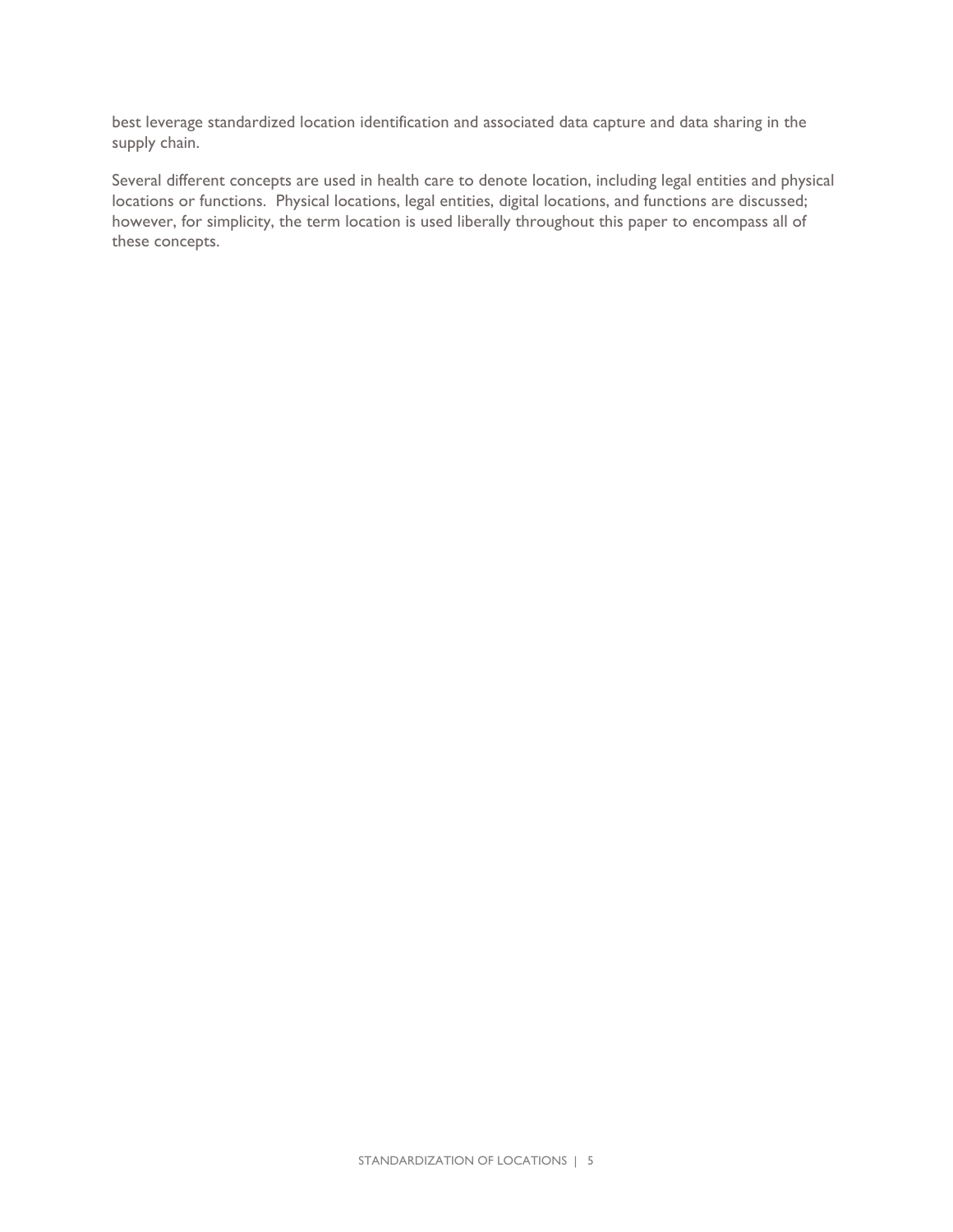## <span id="page-6-0"></span>**Overview of Key Location Standards**

This section describes the concept of location identifiers and associated master data with a focus on two principles used to normalize the use of location identifiers in the health sector in LLMICs: Global Location Number (GLN) and Master Facility List (MFL). These two concepts will be referenced throughout this paper with GLNs assigned by the location owner and MFLs identifiers assigned and maintained centrally by a designated national authority. In some cases, individual GLNs may be assigned by a GS1 Member Organization (MO) at the discretion of the organization who wishes to identify the location.

### <span id="page-6-1"></span>**Global Location Number**

The GLN<sup>[3](#page-6-2)</sup> is the globally unique GS1 identification number for locations and supply chain parties. It can be used to identify a functional, physical, or legal entity. The attributes defined for each GLN (e.g., name, address, location type, such as ship to, bill to, deliver to) help users to ensure that each GLN is specific to one unique location globally. A GLN acts as a database key that references location-specific information stored in a data repository maintained by an organization (e.g., drug regulatory information system, enterprise resource planning system).

The GLN provides a unique and unambiguous identification of:

- **Physical locations:** A site or an area within the site where a product was, is, or will be located, such as a warehouse or hospital wing or even a nursing station
- **Legal entities:** Any business, government body, department, charity, individual, or institution that has standing in the eyes of the law and the capacity to enter into agreements or contracts, such as a health system corporation
- **Functions:** An organizational subdivision or department based on the specific tasks being performed, as defined by the organization, such as an accounting department
- **Digital locations:** An electronic (nonphysical) address that is used for communication between computer systems

#### **Geisinger Health System GLN Program**

Geisinger, a leading health care provider, uses a central sourcing model, in which most of the network's medical supplies are delivered to centralized locations and then are distributed to hospitals. Geisinger implemented a GLN program and enumerated GLNs for "ship-to" locations (distribution centers) and reconciled this information with its suppliers. Geisinger processed its first order using the GLN on August 17, 2009, and by October 5, 2009, the system was successfully using the GLNs in all suppler orders and order acknowledgements, with the correct products being received in the correct locations With the GLN in place, the system is reaping the benefits of using consistent location identification, including streamlined communications with networked suppliers.

For more information, [click here.](https://www.supplychainassociation.org/wp-content/uploads/2018/05/Premier-GLN-Transaction-Program-Phase-1.pdf)

Some GS1 MOs maintain GLNs in GLN registries. These registries are compiled using GLNs with associated attributes and definitions. Individual companies or organizations work with GS1 MOs<sup>[4](#page-6-3)</sup> to assign these identifiers to their locations, as well as determine the most applicable structure. For

<span id="page-6-2"></span><sup>3</sup> GS1. Global Location Number. Retrieved from<https://www.gs1.org/standards/id-keys/gln>

<span id="page-6-3"></span><sup>4</sup> GS1. How do you get a GLN. Retrieved from https://www.gs1.org/1/glnrules/en/guideline/234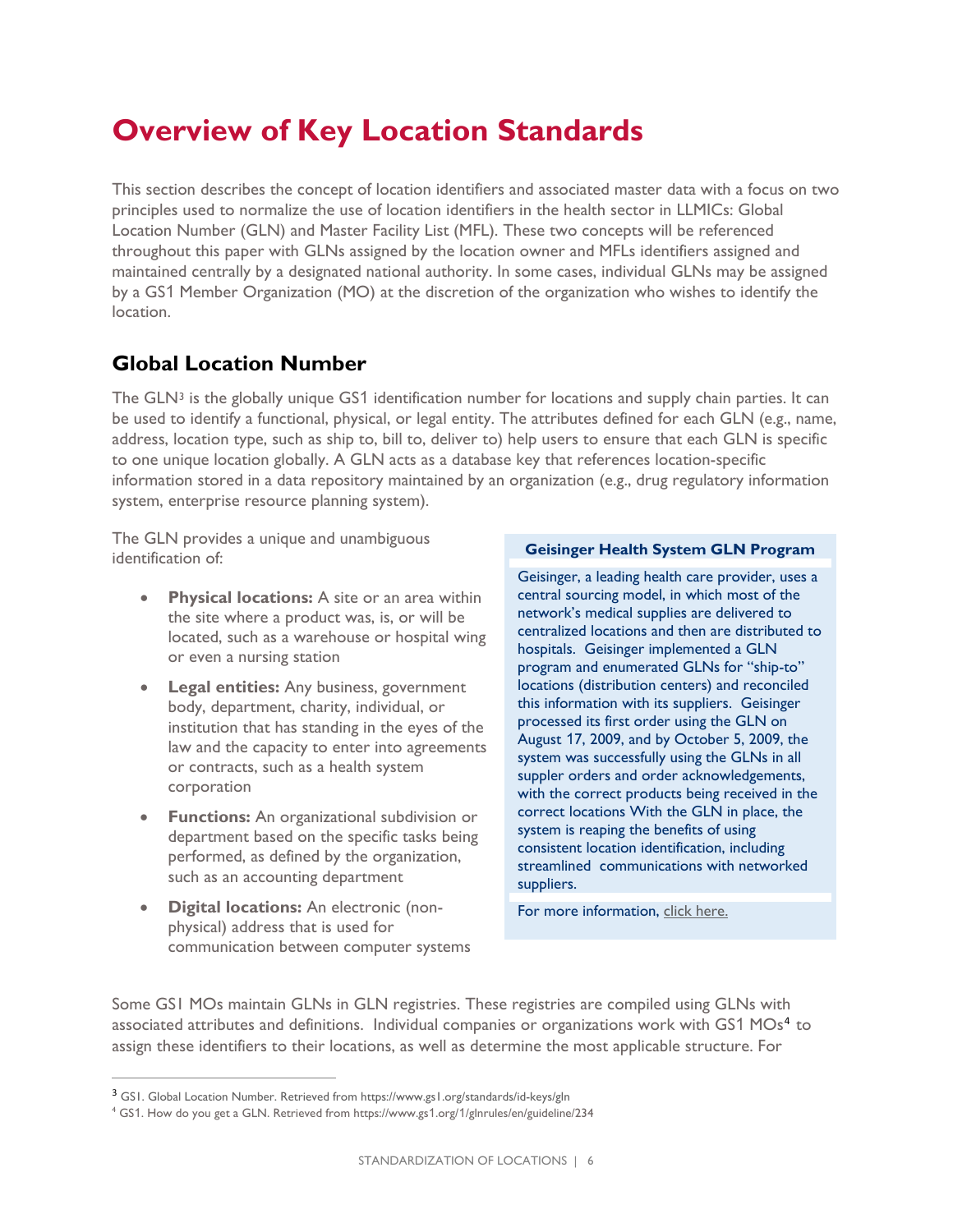example, a company may use a single location reference for multiple business processes (e.g., ordering, delivery, and payment) because each process is undertaken at the highest (corporate) level. However, an organization may also assign distinct location references to locations and functions within its organization. The owner of the location assigning the GLN is responsible for ensuring uniqueness of each location identified by a GLN. MOs provide training and tools to help their members in the assignment of GLNs. There are [GS1 MOs](https://www.gs1.org/contact) in 115 countries. The [Global Electronic Party Information](https://gepir.gs1.org/)  [Registry \(GEPIR\)](https://gepir.gs1.org/)<sup>[5](#page-7-1)</sup> web application is used by GS1 to maintain a small set of information on the organization associated to which a GS1 Company Prefix (GCP) has been assigned. GEPIR also includes GLNs assigned by MOs to their members. The non-member countries may work with any GS1 MO in the world to acquire a GCP or individual GLNs as needed so that they can be used in supply chain transactions thereby enabling healthcare digital thread.

Figure 1. GLN used to enable a health care digital thread<sup>[6](#page-7-2)</sup>



### <span id="page-7-0"></span>**Master Facility List**

MFL identifiers and associated attributes are maintained in Facility Registries, an authoritative list of all health facilities in a country with a set of attributes to uniquely identify each facility.<sup>[7](#page-7-3)</sup> It is the primary source from which other facility lists in the country are validated and accessible. Authoritative organizations such as the World Health Organization (WHO) and President's Emergency Plan for AIDS Relief (PEPFAR) have been working with countries on standardizing how health facility lists are created, maintained, and shared in health care, including for supply chain (e.g., pharmacies and community distribution points) information systems. Currently, MFL identifiers are established nationally and do not

<span id="page-7-1"></span><sup>5</sup> GS1. Global Electronic Party Information Registry. Retrieved from https://gepir.gs1.org/

<span id="page-7-2"></span><sup>6</sup> GS1 (September 2018.) Healthcare Interactive Digital Thread. Retrieved from

https://www.gs1.org/sites/default/files/18gsgl0203\_d16\_hc\_digital\_thread\_interactive\_pdf.pdf

<span id="page-7-3"></span><sup>7</sup> WHO (2013) Creating A Master Health Facility List. Retrieved from https://www.who.int/healthinfo/systems/WHO\_CreatingMFL\_draft.pdf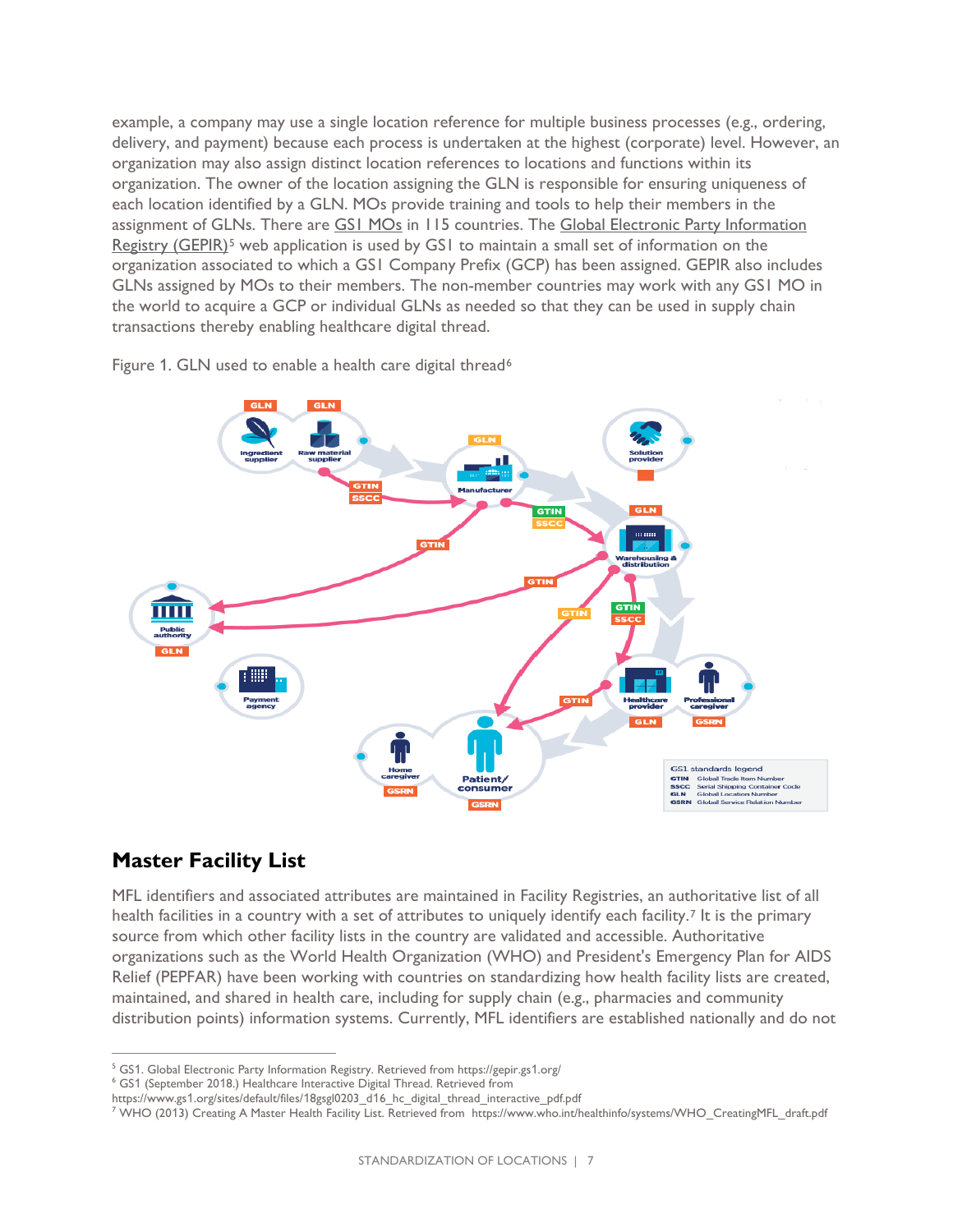extend to other global supply chain parties, such as manufacturers, suppliers, and other legal entities transacting in the supply chain. MFL identifers do not have a standard code structure and may vary from country to country.

An MFL includes the data needed to accurately and uniquely identify each facility, such as facility name, unique facility identifier, location, and contact information, as well as administrative data to categorize the facility, such as facility type, ownership, and operational status. The MFL may also include information about the service capacity of the facility or type of services offered and number of beds.

Registries used to maintain MFL identifiers and associated attributes are called Facility Registries and are operated by designated institutions, usually a Ministry of Health. Facility Registries act as the central authority to collect, store, and distribute an up-to-date and standardized set of facility

#### **Open Health Information Exchange**

Recognizing the complexity of location data management and the importance of ongoing maintenance and potential integrations, two prominent international initiatives (Facility Registry and the Open Health Information Exchange) exist and provide open source applications for managing health location registries and enhancing the exchange of health data between information systems that house location data.

For more information about the Open Health Information Exchange, [click here.](https://ohie.org/)

location identifiers and their associated master data. In addition to Facility Registries, facility location data are captured as an attribute in the record for existing enterprise resource planning (ERP) applications, warehouse management systems (WMSs), logistics management information systems (LMISs), and product information management (PIM) systems.

MFLs are considered in this paper as a stepping stone for countries to move toward a more comprehensive way of identifying locations in health care in a way that transcends country locations to the entire supply network. including identification of global supply chain parties. Also, since health facilities are continuously built and some closed out, the processes to update the MFL are a necessary step in making the MFL continuously relevant and useful. The absence of maintenance processes and an information system to manage the MFL is identified as a major limitation to using an MFL[8](#page-8-0).

<span id="page-8-0"></span><sup>8</sup> OIPHI (2016) Potential use cases for the development of an electronic health facility registry in Nigeria: Key informant's perspectives. Retrieved from https://europepmc.org/backend/ptpmcrender.fcgi?accid=PMC5266756&blobtype=pdf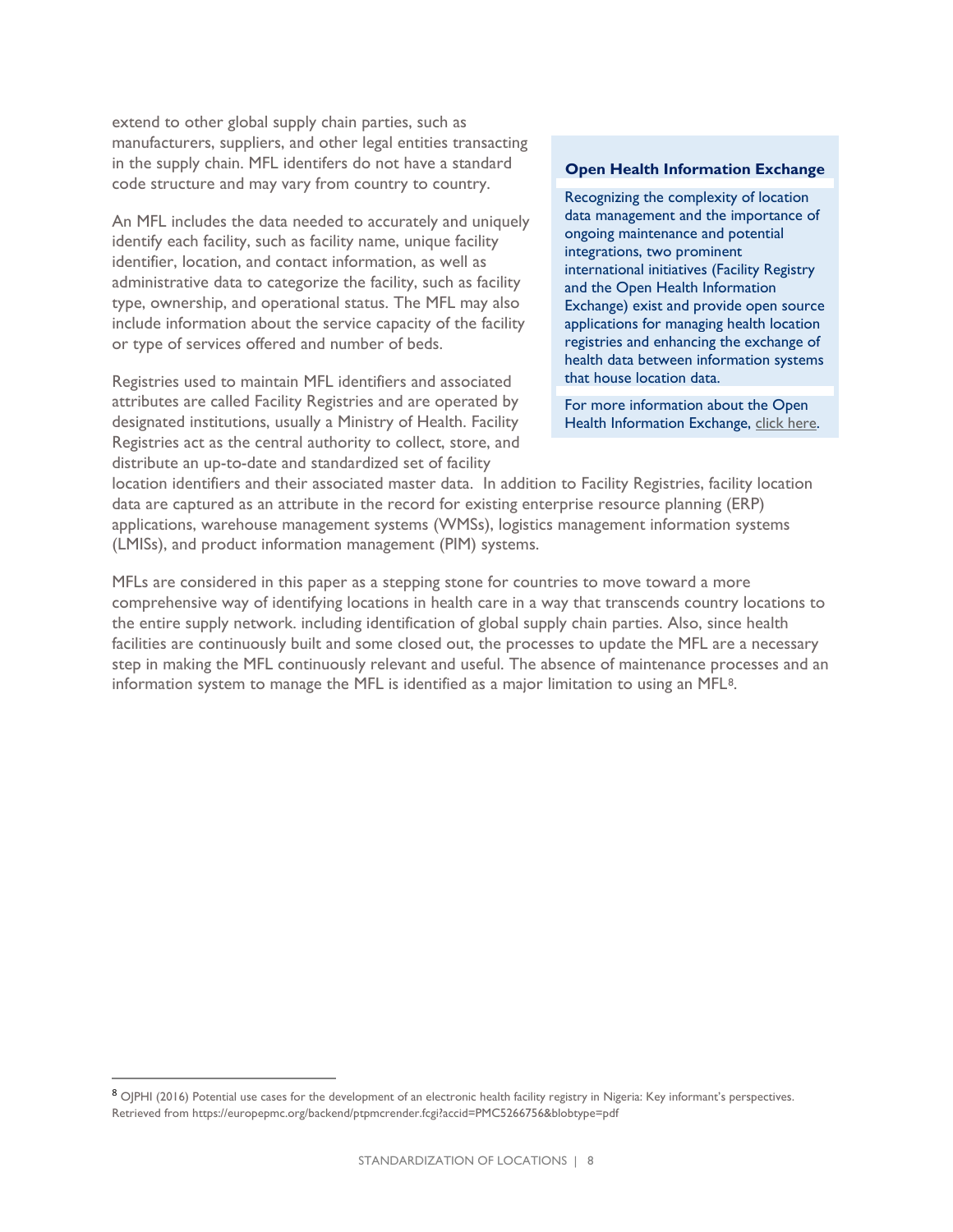## <span id="page-9-0"></span>**Location Standardization in Common Supply Chain Functions**

This section describes the concept of location identifiers and associated master data across supply chain functions of procurement, distribution, and points of dispense. The distribution network for a public health supply chain can be complex, with trading partners across the private, public, and NGO sector and parallel distribution streams all interacting to facilitate the flow of commodities from manufacturer to points of dispense. Using standardized location identifiers and associated attributes enhances the speed and accuracy of supply chain functions and enables responsive and accurate product tracing.

#### <span id="page-9-1"></span>**Procurement and Order Management**

All activities in the procure-to-pay process require accurate identification of certain locations (e.g., manufacture location, shipping address, billing location, purchase location) to ensure that supply chain processes are executed according to plan. Therefore, accuracy of location identification and alignment of location information between the buyer and seller are essential to efficient procurement. Standardized identification of global and country parties involved in procurement provides a common framework that all parties in the procure-to-pay process can use in supply chain transactions, from purchase order to delivery and payment. This enables accuracy in transactions and minimizes errors, such as reshipment, loss of shipment, and invoicing and payment mistakes, and enables a more transparent flow of goods.

#### **GLN Application at Children's Health Ireland Hospital**

When the Children's Health Ireland Hospital received a recall notice, the hospital had to manually hunt through paper records to identify where the product came from and what patients had received that batch, as well as to locate the tins of product with that batch number. The hospital used GS1- GTIN, GS1-GLN to track commodities from supplier to dispensation unit. GLNs were also assigned to each location to which goods are dispatched. This resulted in the full visibility of all product in the hospital, including where the product came from and where it was dispensed. In the event of a recall, it now takes just minutes to locate or account for the affected product and where it was dispensed.

For more information, [click here.](https://www.gs1ie.org/download_files/healthcare_files/traceability-of-infant-feeds-at-chi-at-temple-street-hrb-19-20.pdf)

#### <span id="page-9-2"></span>**Distribution Centers**

Distribution Centers (DCs) receive, store, and distribute health commodities, a process that requires them to manage locations and subsequent master data about the parties they are receiving from and shipping to. Leveraging unique location identifiers, DCs can accurately and unambiguously manage who manufacturers the product, who ships the product, and who is intended to receive the product. GLNs have the added benefit of enabling a common nomenclature and identification approach for global and local entities that are involved in these processes. They provide this visibility in a common way across DCs (for example, multiple country medical stores) and a common approach for internal and external parties to communicate in the supply chain, upstream (e.g., global) and downstream (e.g., national, regional, local).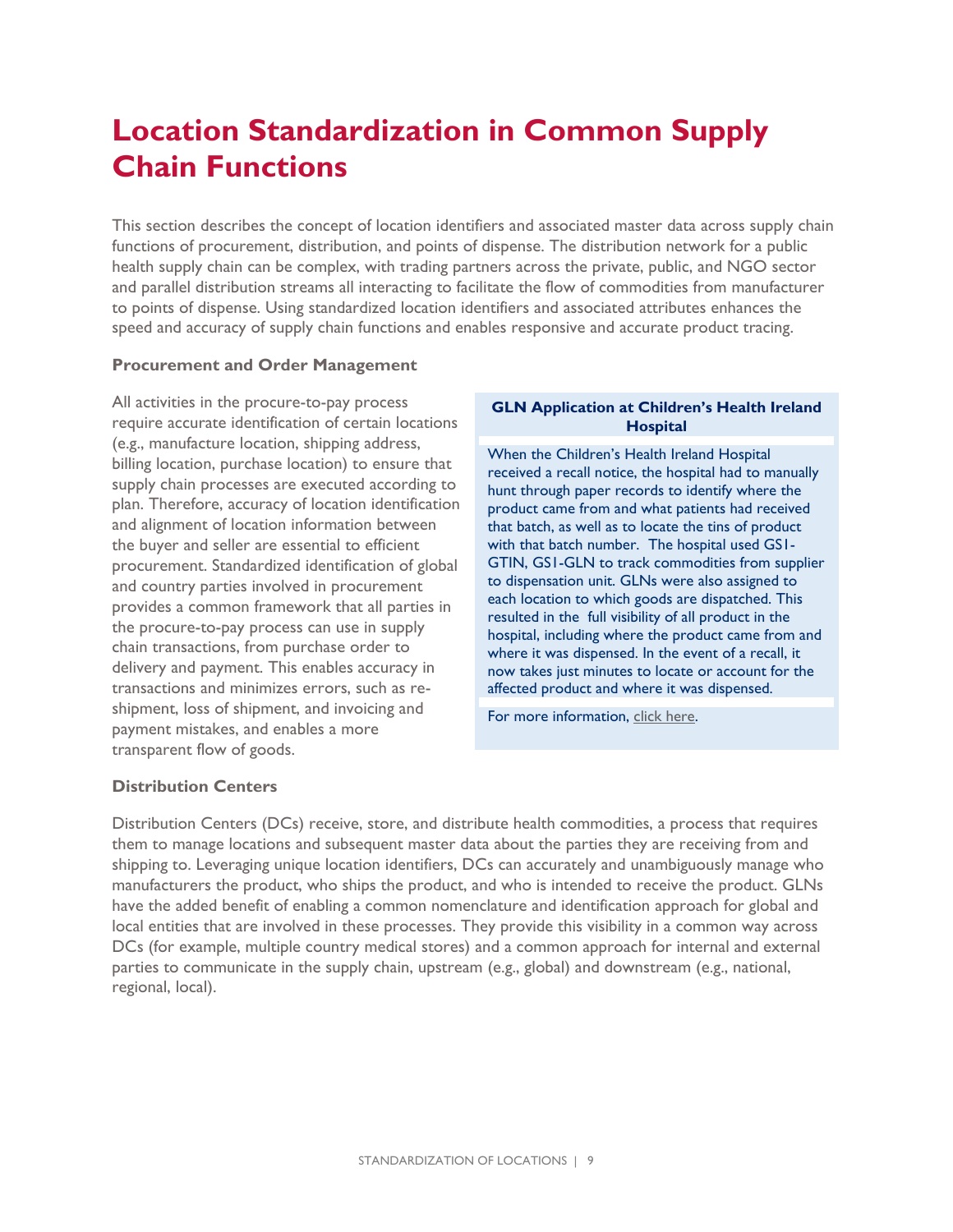#### <span id="page-10-0"></span>**Health Facilities**

Health care commodities delivered to service delivery points go through a network of supply chain parties, such as 3PLs or distributors and central medicals stores. By using the GLN and associated information, suppliers receiving the order electronically now know where to deliver the stock and who to invoice. Use of standards for identifying locations in hospitals ensures that orders are delivered to the correct delivery point. Use of GLNs in hospitals further supports an accurate and up-to-date record of all the stock ordered and delivered to each department or ward. In more advanced settings, standardized location identifiers are used for internal stockholding locations and bin locations for inventory management and good warehouse practices.

#### **Intermountain Healthcare GLN Program**

Intermountain Healthcare System was challenged with duplicated account information for the same supplier, which increased purchasing and payable touch points and resulted in data quality issues. Using GLNs, Intermountain Healthcare consolidated information from several sources and gained ownership of its GLNs and related data. By doing so, the system greatly reduced its maintenance efforts by going from 15,147 reconciled down from 370 GLNs that were truly needed.

For more information, [click here.](https://www.gs1us.org/DesktopModules/Bring2mind/DMX/Download.aspx?Command=Core_Download&EntryId=604)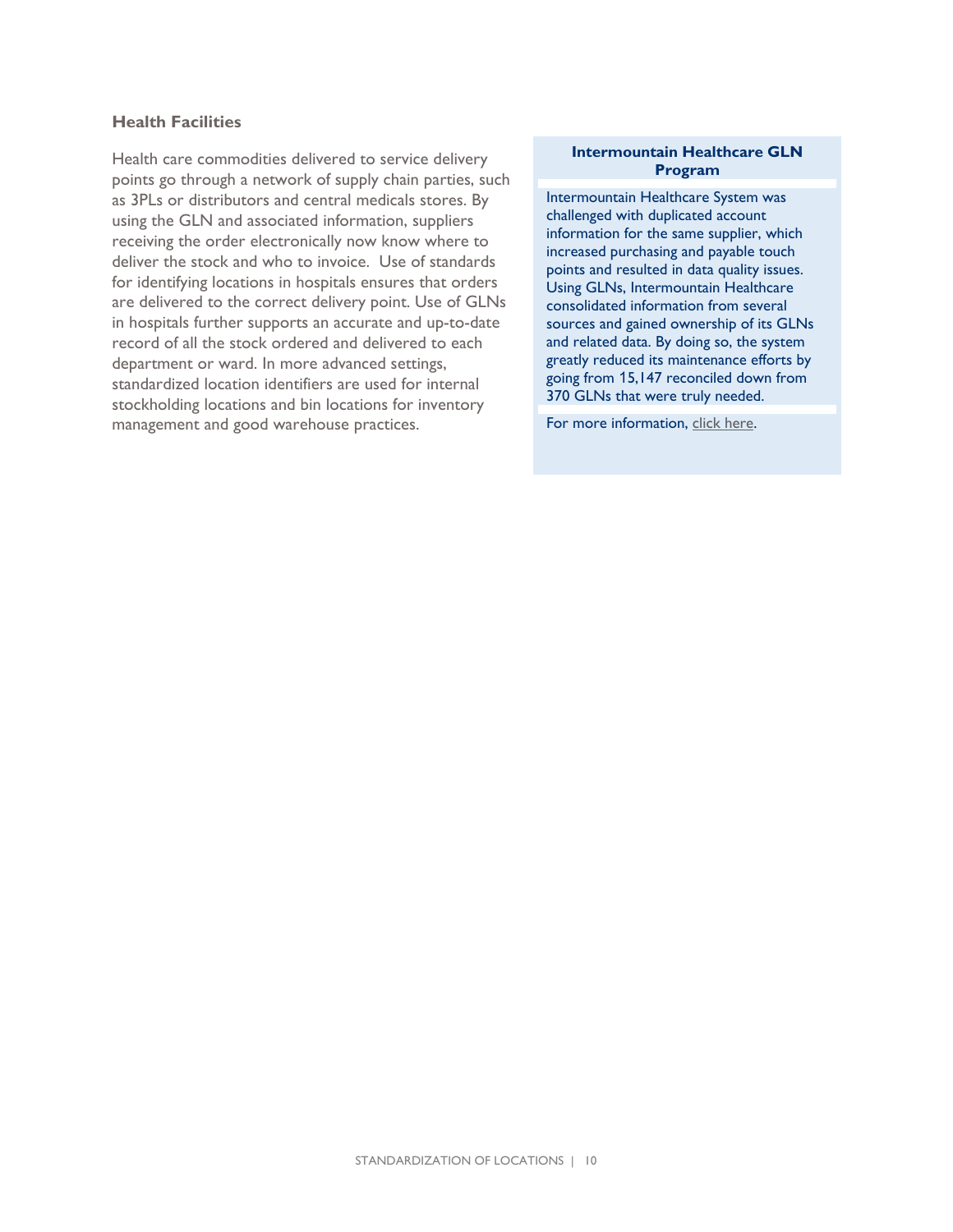## <span id="page-11-0"></span>**GS1 Standards for Location Identification, Capture, and Data Sharing**

<span id="page-11-1"></span>This section describes GLN application in providing a common language to **identify, capture,** and **share** supply chain data in a way that is accessible, accurate, and easy to understand across organizations.

### **Identification**

Today's supply networks rely heavily on using data translations and mapping identifiers associated with various supply chain partners. Maintaining these data relies typically on manual processes. The ability to standardize definitions for names, addresses, contact information, roles, and additional data removes these complexities and ensures they remain the same for all stakeholders implementing the standard. With standardization, the needed information can be communicated once, stored in local systems, retrieved, and used.

The GS1 systems of standards provides clear, structured data standards and GLN Allocation Rules that organizations follow when allocating GLNs to ensure that their GLNs are globally unique and consistently formatted. The attributes defined for each GLN, such as the name, address, and location type, help to ensure that each GLN is specific to one unique location in the world. Refer to Annex A, GLN Attributes.

### <span id="page-11-2"></span>**Data Capture**

The GLN can be encoded into a data carrier that can then be scanned to retrieve the data from internal systems. In a more general supply chain context, entering a GLN into a system automatically by using a barcode (as opposed to manually typing it in) requires as minimal manual intervention as possible, thereby increasing speed and accuracy. Specifically, manual data capture leads to one keystroke (input) error in every 300 to 500 keystrokes when compared to one keystroke (input) error in every 350,000 in automated data

capture.[9](#page-11-3),[10](#page-11-4) The use of GLNs in a data carrier is generally limited to the logistics function and applied on a logistics unit to identify the source or receiving party.

#### **Children's Health Ireland at Temple Street**

The Children's Health Ireland Hospital was challenged with finding recalled products within the hospital, as no physical controls were in place to automatically ensure that recalled product was not subsequently issued to patients. To resolve this problem, by using GS1 barcode standards and GLNs assigned to each location to which goods are dispatched, the hospital saw operational efficiencies of reduced effort and time taken for a daily stock count from two people taking 15 minutes to manually reconcile stock to one person taking two minutes to validate through a scan. The four-way scanning of product, staff, patient, and location, combined with date/time stamping, allowed for the foundation of the traceability process, recording the who, what, where, and when of each dispensed item.

For more information, [click here.](https://www.gs1ie.org/download_files/healthcare_files/traceability-of-infant-feeds-at-chi-at-temple-street-hrb-19-20.pdf) 

When a GLN is physically encoded in a barcode, additional indicators signify the type of location identified by the GLNs. For example, if a GLN is

<span id="page-11-3"></span><sup>9</sup> Amerinet. Success Story, Supply Chain Management, "How Intermountain Healthcare Successfully Took Ownership of its GLN and is embracing GS1 Standards. Retrieved from

<span id="page-11-4"></span>https://www.gs1us.org/DesktopModules/Bring2mind/DMX/Download.aspx?Command=Core\_Download&EntryId=604 <sup>10</sup> GS1 Global Office (2017). Global standards - Barcodes and Serialization. Retrieved from https://www.dcvmn.org/IMG/pdf/kreysa\_workshop\_25september2017\_revised.pdf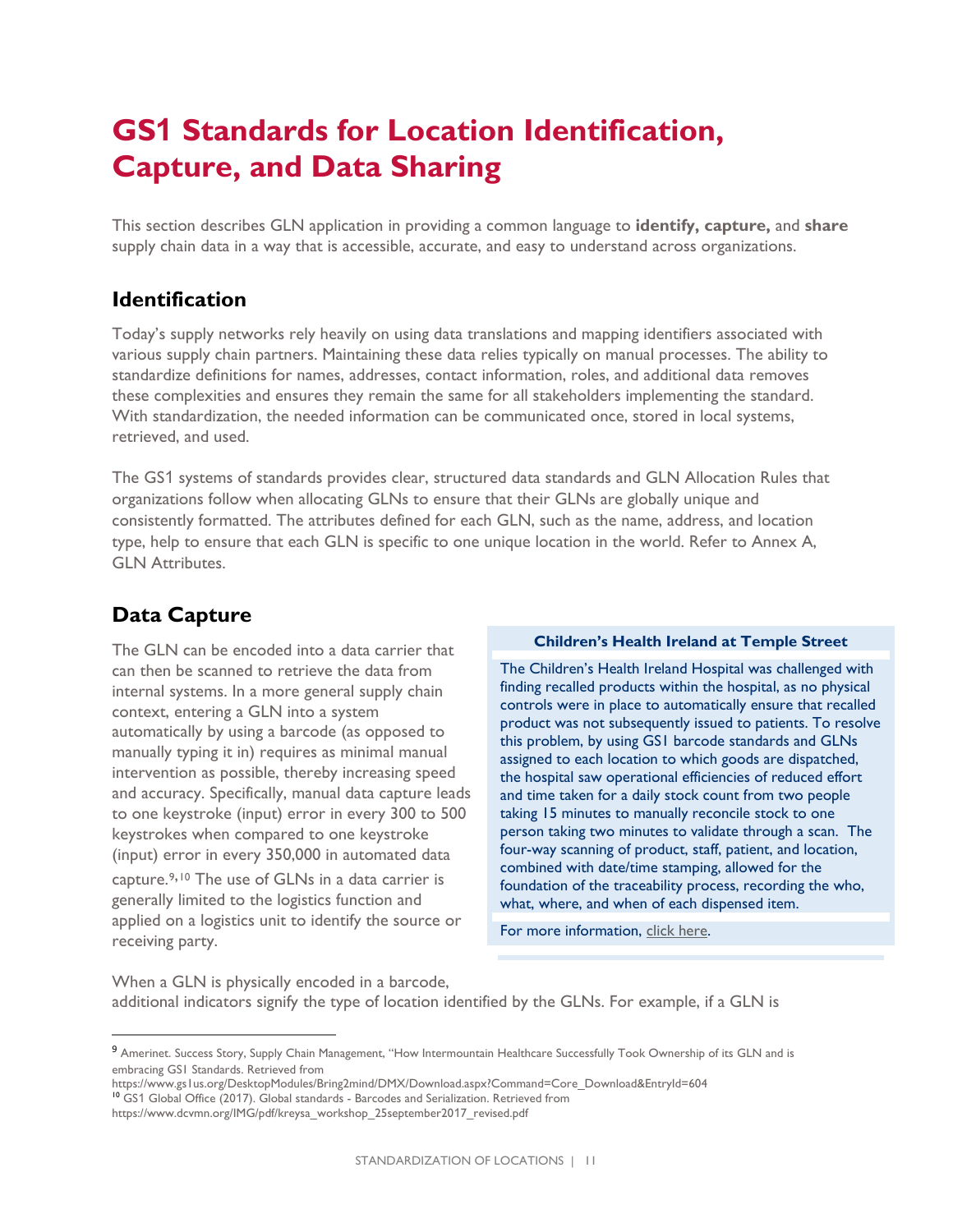barcoded on a logistics label applied to a shipping unit, the organization scanning the barcode may need to know the "ship-to" and "purchased-from" GLN. Application identifiers (AIs) are used to encode additional information besides the location identification into a barcode. The specific AI indicates the particular function of the location number represented in the barcode symbol, for example:

- AI (410) is used to identify a "ship to deliver to" location
- Al (411) is used to identify a "bill to Invoice to" location
- AI (412) is used to identify a "purchased from" location
- Al (414) is used to identify a physical location
- Al (415) is used to identify the invoicing party

An example of AI (410) and AI (412) encoded in the barcode as well as a human-readable interpretation is shown in Figure 2.

<span id="page-12-0"></span>Figure 2. Ship-to and purchased-from GLNs encoded in a barcode



 **(410)0860000341417 (412)0860000341424**

### **Data Sharing**

Three main types of data are defined and shared in the health care supply chain: master data, transactional data, and event-based data. Identification of locations is a core component of managing each kind of supply chain data, as shown in Table 1.

Table 1. Supply chain data types

<span id="page-12-2"></span><span id="page-12-1"></span>

| Data Type                 | <b>Description</b>                                                                                                                                                                                                                                                                                  |
|---------------------------|-----------------------------------------------------------------------------------------------------------------------------------------------------------------------------------------------------------------------------------------------------------------------------------------------------|
| <b>Master Data</b>        | Core information about the "who" in a trading relationship. The who can include the<br>name, address, and identification codes of the buyer and seller plus details of shipping,<br>delivery, and billing locations."                                                                               |
| <b>Transactional Data</b> | Information exchanged between two organizations about the products and services<br>for which they are selling, ordering, delivering, receiving, invoicing, and paying. <sup>12</sup> Data<br>values include purchase-from-party; ship-to-party; ship-from-party; ship-for-party; bill-<br>to-party. |

<sup>&</sup>lt;sup>11</sup> GS1 Master Data. Retrieved from https://www.gs1ie.org/standards/data-exchange/master-data/

<span id="page-12-4"></span><span id="page-12-3"></span><sup>&</sup>lt;sup>12</sup> GS1 Ireland. Transaction Data. Retrieved from https://www.gs1ie.org/standards/data-exchange/transactional-data/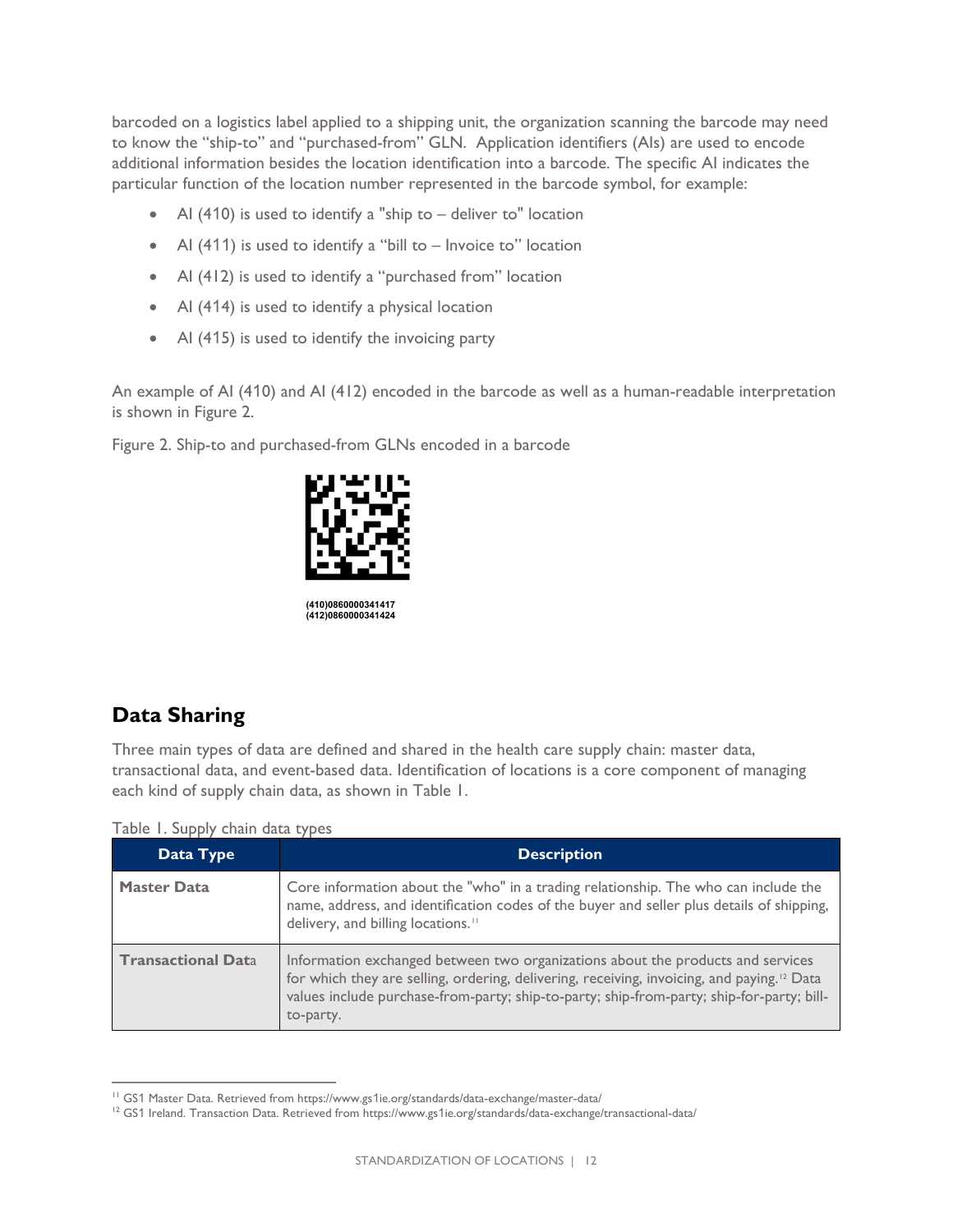<span id="page-13-0"></span>

| <b>Event-based Data</b> | Information used to identify where an event took place in a supply chain<br>transaction. Data values include identifiers for the manufacturer, shipping dock, a |
|-------------------------|-----------------------------------------------------------------------------------------------------------------------------------------------------------------|
|                         | warehouse, or a pharmacy.                                                                                                                                       |

Annex A is an illustration of GLN attributes (e.g., street address, city/town, province, postal code) that are stored in a location identification database, which enables the data to be shared with trading parties. The use of global standards for location identifiers with the relevant hierarchical attributes increases the accuracy of location information among supply chain partners globally and eliminates the need to crossreference and/or manually re-key information. This is in contrast to using national identifiers, which are limited to sharing with local parties. By creating single references to locations that each trading partner identifies as the same unlocks the potential for location data integration and data exchange among various supply chain systems.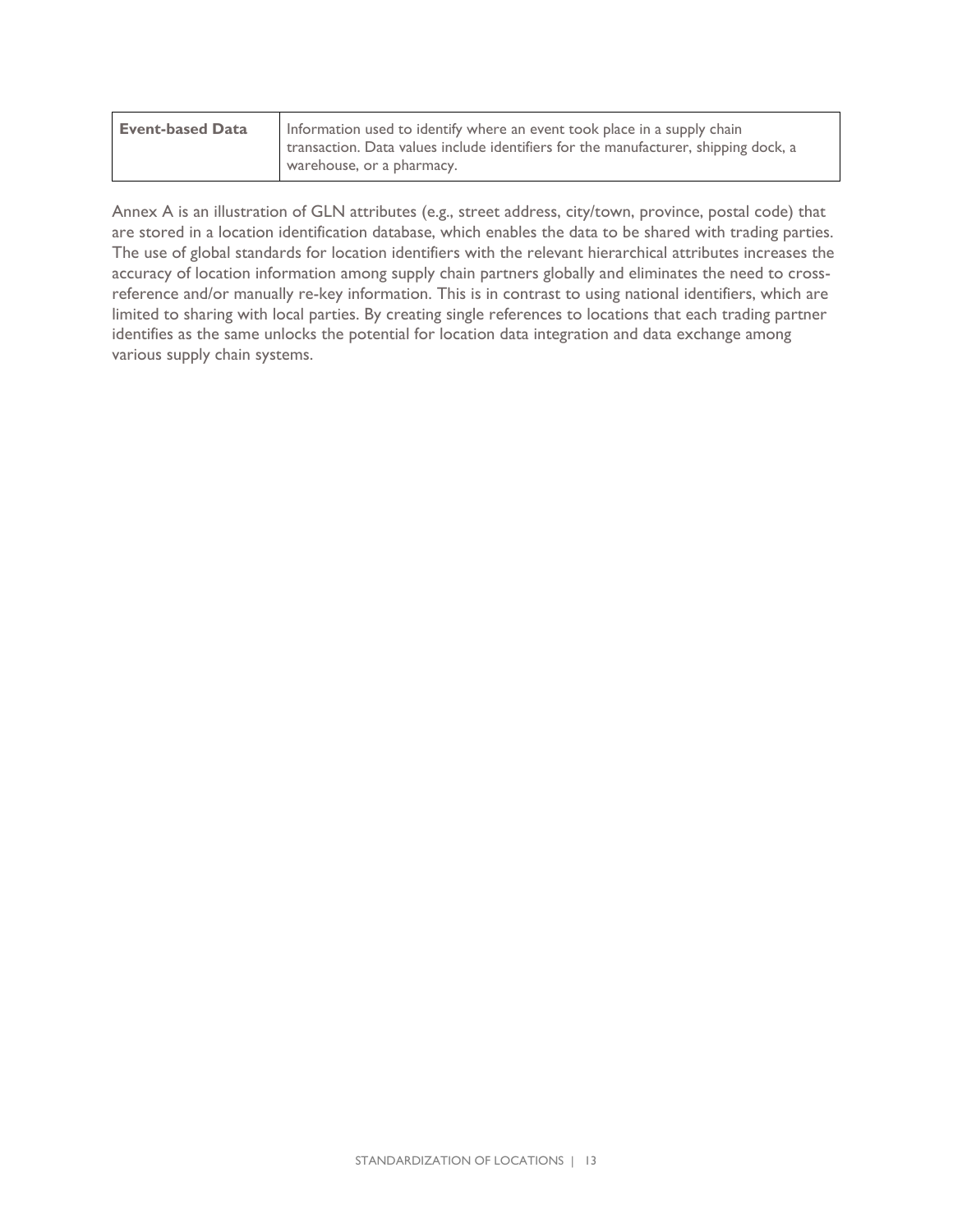### <span id="page-14-0"></span>**Implementation Considerations in Using GLNs as the Standard Identifier in Country Supply Chains**

#### **Cost**

No direct cost is associated with being a user of GLNs, i.e., with requesting GLNs from manufacturers or other trading partners, capturing GLNs in a repository, printing GLNs on barcodes, etc. However, direct costs are associated with registering with a GS1 MO to acquire a GS1 Company Prefix, which enables an organization to create and allocate GS1 Identification Keys, including GLNs, Global Trade Item Numbers (GTINs), and Serial Shipping Container Codes. Different MOs offer varying fee schedules, but generally these costs are minimal and not a barrier in implementing a global standards program.[13,](#page-14-1)[14](#page-14-2),[15](#page-14-3),[16](#page-14-4) It is recommended that governments, trading partners, or other organizations that seek to register for and manage GLNs at scale contact their local or regional GS1 MO. The goal is to discuss objectives, pricing, and options within a given cost objective to best assess management of any costs associated with implementing a GLN program.

#### **Supply Chain Information Systems[17](#page-14-5)**

Most ERPs, WMS, LMIS, PIM, or possibly even location (facility) master lists have the capability to add an attribute to capture GLNs associated with existing location identification records about a trade item which creates a link between the manufacturer and trade item, such as warehouse location records and supplier or manufacturer location records. However, to fully utilize the benefits of GLNs in enabling traceability, SCIMS may require an upgrade or patch to enable the use of GLNs and all its fixed attributes in transactions that track the chain of custody from manufacturer to service delivery point.

#### **United Nations (UN) Blue Numbers Registry**

In an effort for farmers to adopt safer and more sustainable production practices, the United Nations Global Compact (UNGC), the UN Blue Number Registry, provides an open global online registry. It recognizes the contribution of millions of farmers and small agribusinesses to achieving Sustainable Development Goals.

GS1 partnered with UNGC to provide a global identification registration service so farms in every country can register and receive a GLN. GLNs are UN sponsored so no one is charged for a number and farmers can use their GLNs if they are reporting against any sustainability framework, such as the Food and Agriculture Business Practices. Farm sustainability information can be selectively shared with other stakeholders along the supply chain stemming from a farm's GLNs and associated master data on its profile and location.

GLNs in the UN Blue Numbers Registry provide visibility on farmers and trading partners globally practicing to possible buyers around the world and opening up and giving them access to international markets.

For more information, [click here.](https://www.gs1.org/sites/default/files/docs/retail/gln-for-farms.pdf)

#### **Governance**

GLN programs require the development, execution, and supervision of policies and practices that standardize how location data are collected, stored, and shared in a way that enhances the value of location data among key stakeholders. The governance function addresses stakeholder buy-in and

<span id="page-14-2"></span><span id="page-14-1"></span><sup>&</sup>lt;sup>13</sup> GS1 South Africa. GS1 Barcode License and Registration Fees. Retrieved from: https://www.gs1za.org/licence-and-registration-fees/

<sup>&</sup>lt;sup>14</sup> GS1 Kenya. Membership Form. Retrieved from: http://gs1kenya.org/get\_barcodes

<span id="page-14-3"></span><sup>&</sup>lt;sup>15</sup> GS1 Australia. Membership Schedule. Retrieved from:

https://www.gs1au.org/api/sharepointlibrary/download?g=Ny,8yNi8yMD,IwI,DE6NDU6MDcgQU18R1MxYXUtZmVlcy1pbmRpdmlkdWFsLWJh cmNvZGUtbnVtYmVyLWFuZC1mdWxsLW1lbS0yMDIwLTIxLnBkZnxmaWxl

<sup>16</sup> GS1 United States. Fee Schedule. Retrieved from: https://www.gs1us.org/upcs-barcodes-prefixes/get-a-barcode

<span id="page-14-5"></span><span id="page-14-4"></span><sup>17</sup> GHSC-PSM. 2020 GS1 SCIS Requirements. Retrieved from<http://www.ghsupplychain.org/GS1SCISReqs>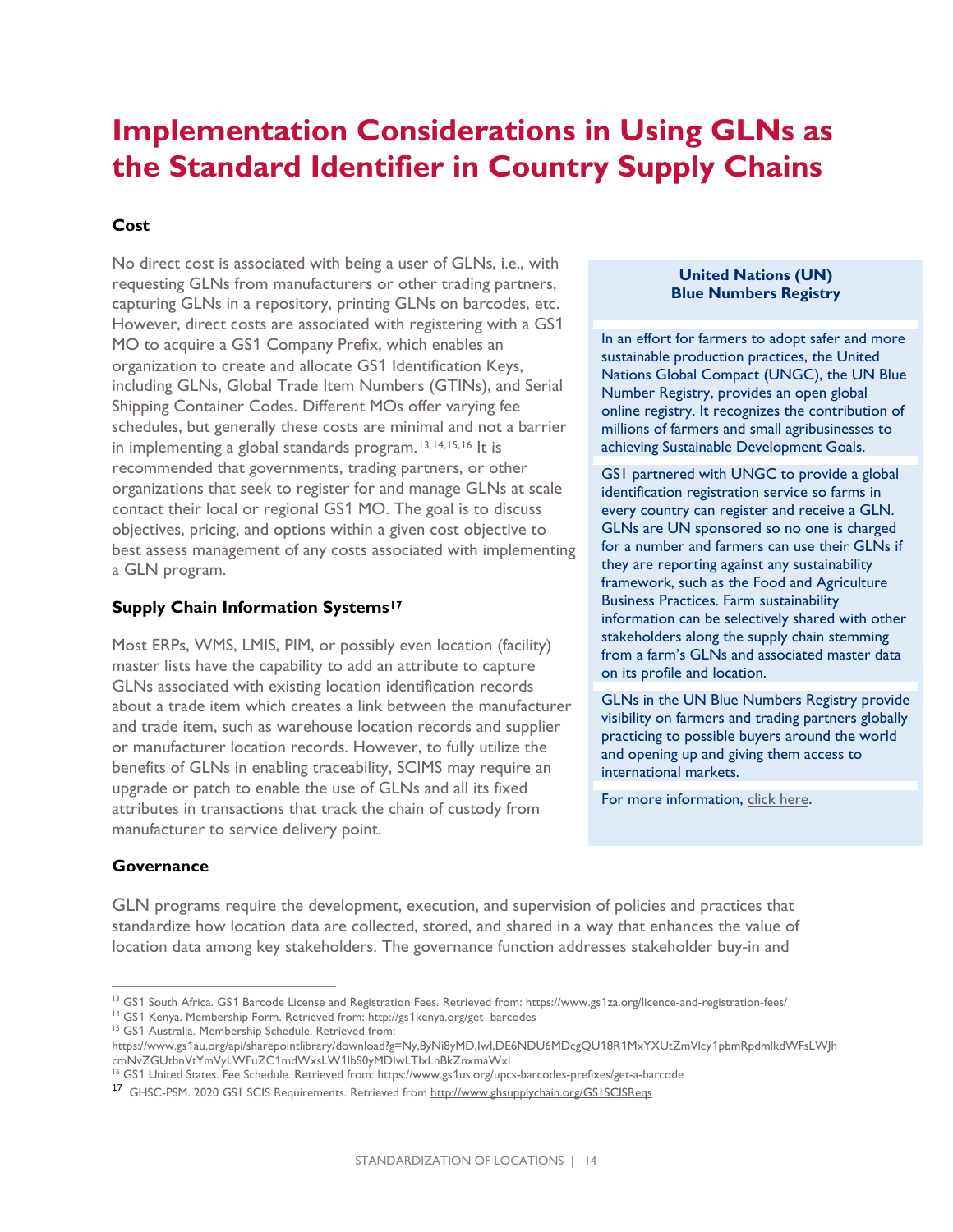support in harmonizing and reconciling location lists to align with GLN standards and reach consensus on a single authoritative list for the country.

As part of the governance function, policies and guidelines for data collection and quality management are defined, agreed to, and communicated to all internal and external stakeholders. Governance functions maintain protocols for managing relocations and changes to location data and associated attributes. In some instances, the same identifier may be allocated to a combination of a legal entity, a location, or a role. Updated data information must be communicated to stakeholders. The business processes dictate organizational and master data changes that occur. Each scenario dictates whether a new identifier should be assigned.

#### **Phased Implementation**

Adoption of GLNs as a standard for location identification is often tied to the country's current state and desired end-state for achieving traceability. Wide adoption of this standard may not be feasible without a phased approach. By starting with an analysis of the current state, an organization may understand what the gaps are between the current state (e.g., no standard identifiers, a national system, or a limited scope such as facilities) and the desired end result (e.g., GLN for all entities across the value chain) to develop a plan for standardization. Figure 3 provides an illustrative three-phase approach.

Figure 3. : Approach to leveraging GLNs for country location identification

|                |  |  | Process —<br>the control of the control of the                                                      | <b>System</b>                                                                             |  |
|----------------|--|--|-----------------------------------------------------------------------------------------------------|-------------------------------------------------------------------------------------------|--|
| <b>Phase 3</b> |  |  | Integration and exchange of location data with<br>internal and external supply chain entities       | Local GLN registry/facility registry integrated<br>with relevant supply chains systems    |  |
| <b>Phase 2</b> |  |  | GLN introduced as location identifier and applied<br>to locations at all levels of the supply chain | Facility and supplier registry identifiers<br>are interchangeable with GLN                |  |
| <b>Phase 1</b> |  |  | Leverage existing location data (GLNs associated<br>with trade items and MFL identifiers)           | Location data stored in existing systems<br>e.g. supplier records and facility registries |  |
|                |  |  | Locations identified in a non-standard way                                                          | Multiple location lists locally maintained                                                |  |

*Phase 1:* This phase in a country's maturity toward standardized adoption of location identifier is leveraging what location data already exists to support supply chain functions. For example, countries may request or mandate GLN data associated with the trade item brand owner, manufacturer, or manufacturing location. These GLNs when used in combination with a GTIN can provide understanding on "who" and "what" is being traded in the health care supply chain to improve the ability to forecast and procure, and can contribute to reverse logistics functions. Unique identifiers and attributes in the MFL can continue to be used for "deliver to" with GLNs adopted as an attribute. Location data are hosted in a Facility Registry. SCIS is configured to consume and manage GLNs is facility and supplier location records, and uses GLNs for transactional data sharing, where they are available.

*Phase 2:* The concept of GLN for location identifiers and of location hierarchies is introduced with attribute definitions managed and maintained in a structured hierarchical approach. By creating these linkages between and among the different health care locations and functions within a supply chain, communication of this information internally and externally starts to take shape more efficiently and consistently. GLN identifiers are acquired for locations within the supply chain such as medical stores. SCIS is configured to allow for facility and supplier location identifiers to be interchangeable with GLN.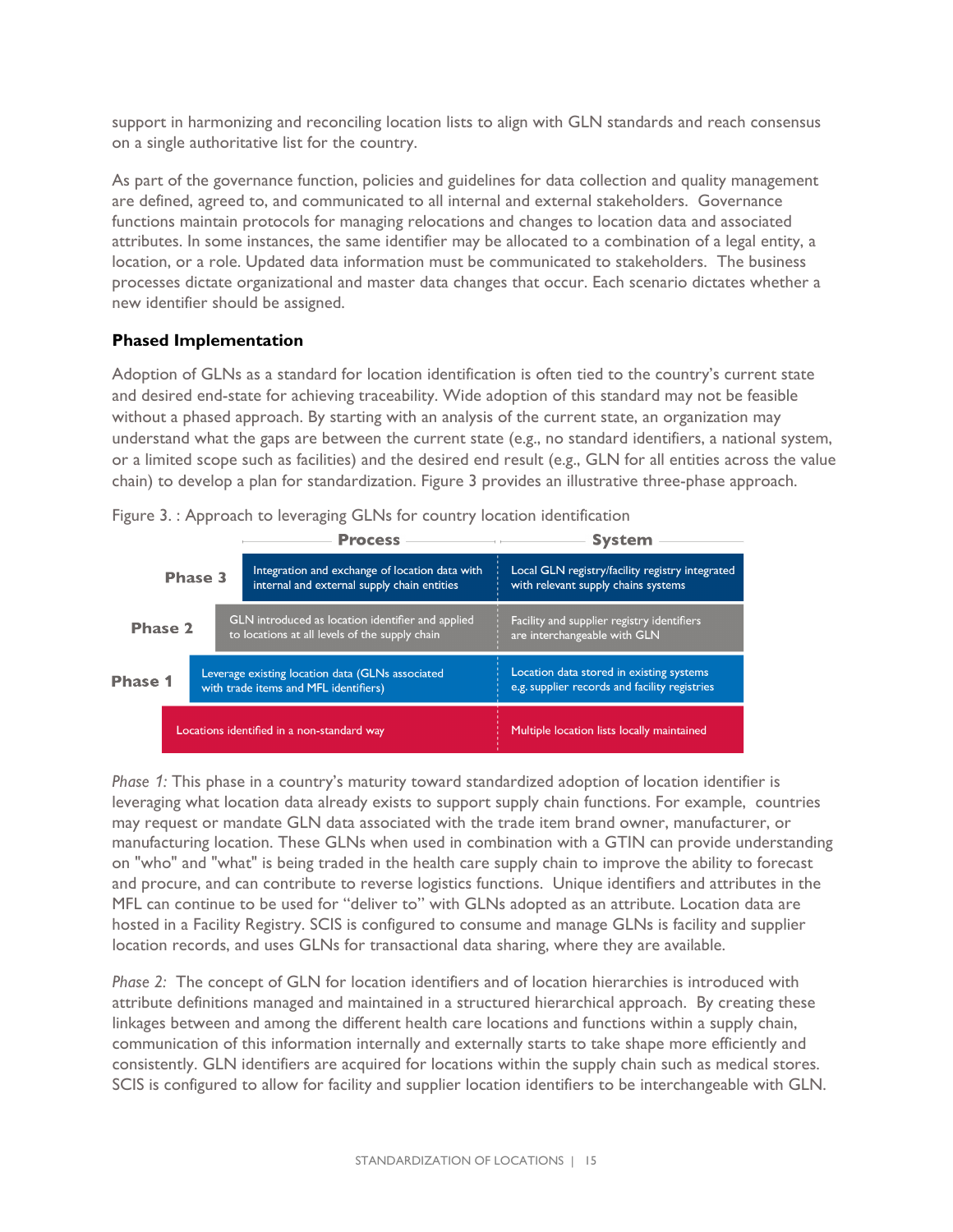By leveraging the GLN and GS1 standard attributes through this approach, the uniformity created makes implementing location management much easier.

*Phase 3:* More seamless integration and data exchange of location data occurs at this phase via the GLN Global Index. This enables the efficient search of a company name or country by searching the GLN identification number thereby realizing economies of scale and potential cost and resource savings through the integration of the GLN and the related master data into all systems, both internal and external. The ongoing maintenance of data also reflects the gained efficiencies as when any time anything changes at a location, only the thing(s) that changes is communicated. This also allows for greater control of the data and leads to better data quality. By leveraging the GLN and serialized trade item identifiers, trade items can be traced across the supply chain, with each transfer of custody or transfer of ownership identified by the GLN of the receiving party.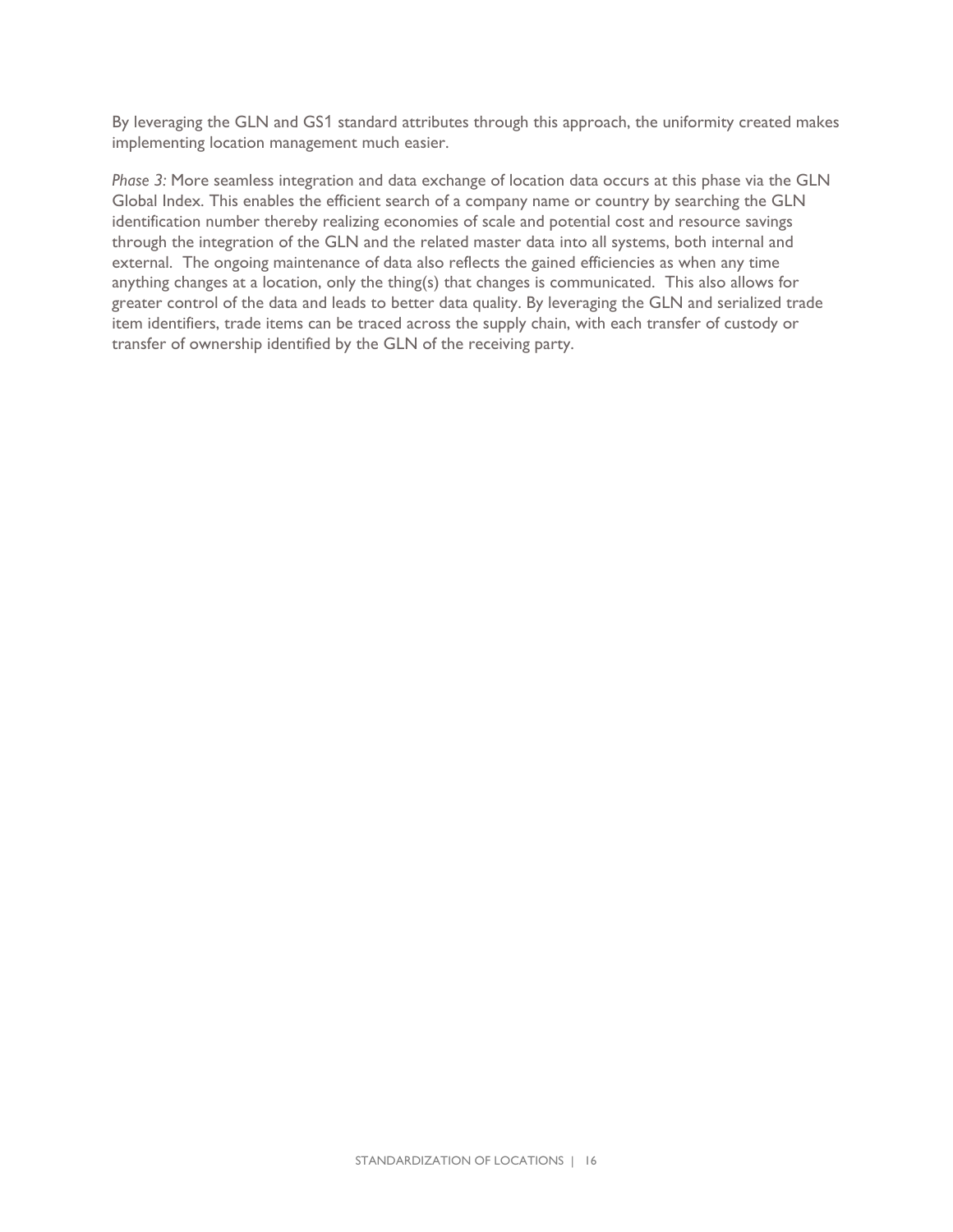## <span id="page-17-0"></span>**Conclusion**

Use of GLNs with GTINs and event data is key to achieving traceability in health care, enabling visibility into the movement of health commodities across the supply chain.<sup>[18](#page-17-1)</sup> Products can be traced backward to identify the history of the transfers and locations of a product, from the point of manufacture onwards. Products can also be tracked forward to see the intended route of the product toward the point of care. The use of the GLN and standardized associated data ensures the chain of custody of product along the supply chain can be understood by every trading partner, globally and locally, in the same way. However, this standard is not readily implemented in LLMICs where reliable data are most needed for efficient supply chain operations. LLMICs have adopted MFLs as a guideline to location identification and normalization.

In 2012, WHO established guidelines for creating MFLs in countries, but these guidelines still require domestication and process modeling for each country adopting them. This represents a gap in meeting requirements for countries to use, share, and exchange location data at a global level, a critical requirement for achieving traceability. MFLs present an opportunity for countries to incorporate the use of GLNs in supply chain functions. In initial stages of implementation, value can be realized in using GLNs already present on trade item barcodes without countries acquiring GLNs. With maturity, countries may more holistically incorporate into the MFLs the concept of GLNs and begin to identify, share, and exchange accurate information about locations in the health value chain at the national and global levels in a database, so they have everything they need to properly ship, deliver, and invoice for products.

<span id="page-17-1"></span><sup>&</sup>lt;sup>18</sup> GS1. Healthcare traceability and GS1 standards. Retrieved from https://www.gs1.org/industries/healthcare/traceability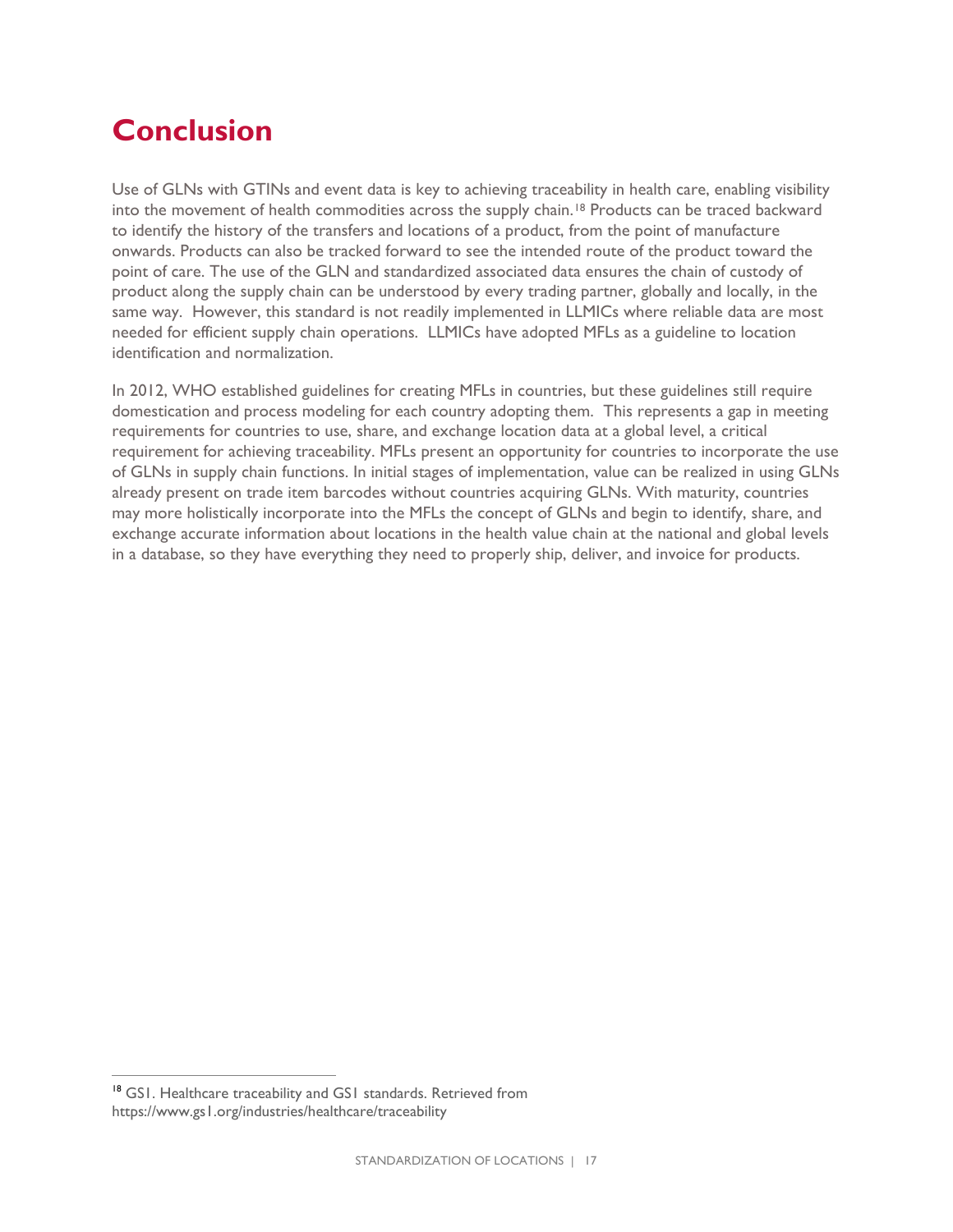## <span id="page-18-0"></span>**Annex A: GLN Attributes[19](#page-18-1)**

| <b>Attribute Field</b>                   | Type         | <b>Field</b><br>Length | <b>Field Attribute Definition</b>                                                                                                           | <b>Business Usage Notes</b>                                                                                                                                                                                                                                                              |
|------------------------------------------|--------------|------------------------|---------------------------------------------------------------------------------------------------------------------------------------------|------------------------------------------------------------------------------------------------------------------------------------------------------------------------------------------------------------------------------------------------------------------------------------------|
| Company GLN                              | Numeric      | 13                     | The unique location identifier<br>for the organization; the legal<br>entity                                                                 | The Global Location Number (GLN) is a GS1 key. The<br>GLN can be used to identify physical locations and legal<br>entities where there is a need to retrieve pre-defined<br>information to improve the efficiency of communication<br>with the supply chain. Only numbers are permitted. |
| Company Legal<br>Name                    | Alphanumeric | 80                     | Company's legal registered<br>name                                                                                                          | Matches the Government Registered Company Name.                                                                                                                                                                                                                                          |
| Alternate Company<br>Name                | Alphanumeric | 80                     | Alternate company name (i.e.,<br>doing business as, or also<br>known as name (aka))                                                         | Only one alternate per company is allowed.                                                                                                                                                                                                                                               |
| <b>Location GLN</b>                      | Numeric      | 13                     | The unique identifier for the<br>location                                                                                                   | The GLN is a GS1 key. It can be used to identify<br>physical locations and legal entities where there is a<br>need to retrieve pre-defined information to improve<br>the efficiency of communication with the supply chain.                                                              |
| <b>Location Name</b>                     | Alphanumeric | 80                     | The name assigned to the<br>specific location                                                                                               | Must be unique within a given address.                                                                                                                                                                                                                                                   |
| Address 1                                | Alphanumeric | 80                     | Street or postal address line<br>1. Includes the number of<br>the location, street name, and<br>any suffix (Crescent, Drive,<br>Road, etc.) | Includes the number of the location, street name, and<br>any suffix (Crescent, Drive, Road, etc.).                                                                                                                                                                                       |
| Address 2                                | Alphanumeric | 80                     | Street address line 2.<br>Identifies the floor or wing<br>name of the location                                                              | When Address 3 is used, add Address 4. When<br>Address 3 is not used, the additional identification<br>described in Address 4 moves to Address 3.                                                                                                                                        |
| Address 3                                | Alphanumeric | 80                     | Street address line 3.<br>Additional identification, such<br>as a specific room or facility                                                 | When Address 2 is used, add Address 3. When<br>Address 2 is not used, the additional identification<br>described in Address 3 moves to Address 2.                                                                                                                                        |
| Address 4                                | Alphanumeric | 80                     | Street address line 4. Any<br>additional reference area to<br>the location: shelf, aisle, or<br>direction                                   |                                                                                                                                                                                                                                                                                          |
| City                                     | Alpha        | 35                     | City name related to the<br>location                                                                                                        | Name related to the location. Only one city is allowed.                                                                                                                                                                                                                                  |
| Province/Territory/<br>State [code list] | Alpha        | Code<br>List           | Province, territory, or state in<br>which the city is located                                                                               | Code List: ISO codes for provinces (based on Country<br>selection)<br>www.iso.org/iso/country_codes/background_on_iso_31<br>6 6/iso_3166-2.htm                                                                                                                                           |

<span id="page-18-1"></span><sup>19</sup> GS1 Canada (2011) Canada's Transition to the use of Global Location Numbers (GLNs) via Electronic Data Interchange (EDI). Retrieved from https://www.gs1ca.org/files/The\_Transition\_to\_Global\_Location\_Numbers.pdf